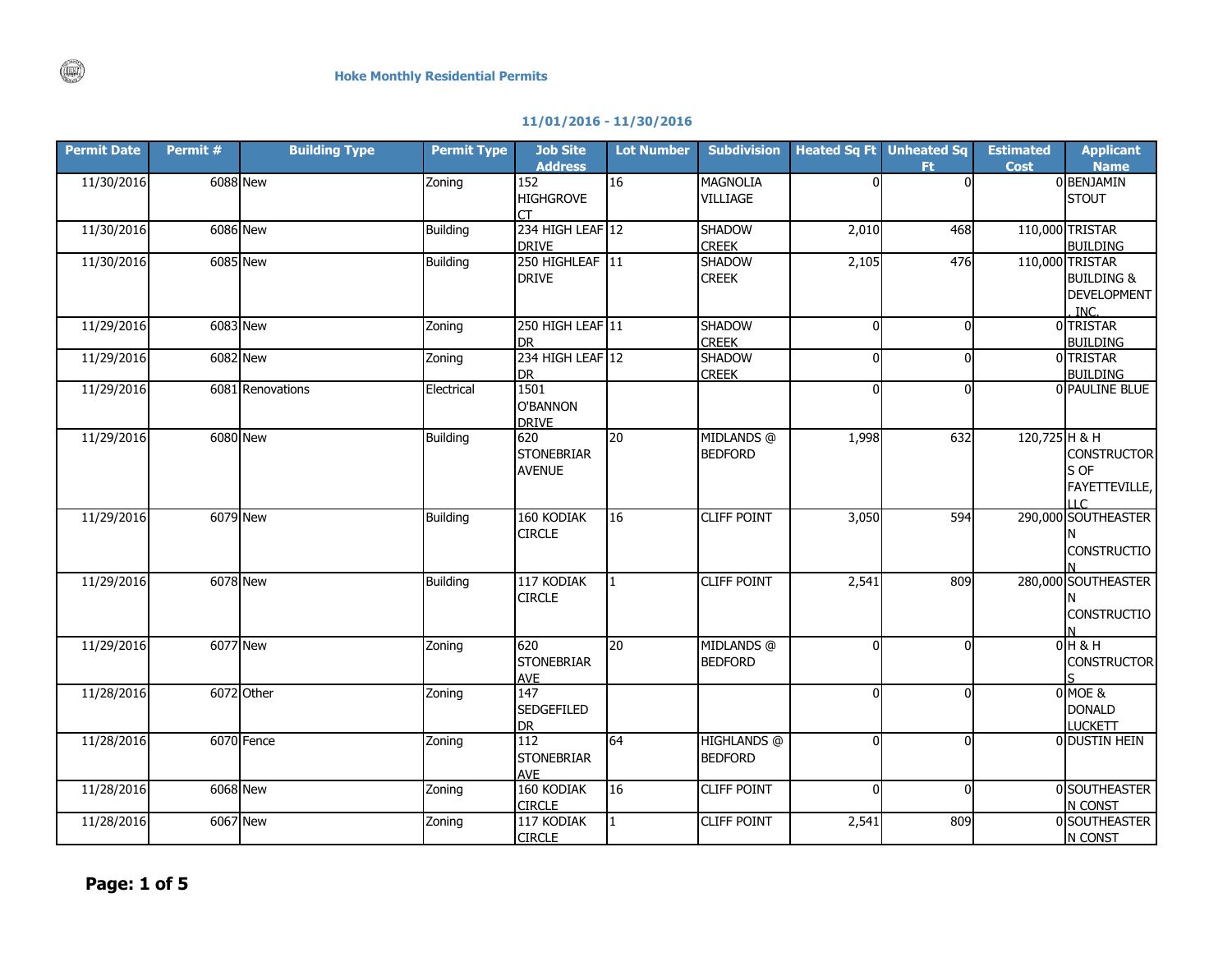| 11/23/2016 |                 | 6065 Other              | <b>Building</b> | 3195 RED<br>SPRINGS ROAD               |                |                                  | $\mathbf{0}$   | $\Omega$     | 0 HOKE COUNTY<br><b>SPORTS</b><br><b>COMPLEX</b>    |
|------------|-----------------|-------------------------|-----------------|----------------------------------------|----------------|----------------------------------|----------------|--------------|-----------------------------------------------------|
| 11/22/2016 |                 | 6064 New                | <b>Building</b> | 177<br><b>MAGWOOD</b><br><b>DRIVE</b>  | 35             | THE COMMONS<br><b>BRIDGEPORT</b> | 2,270          | 679          | 1,025,000 BRIDGEPORT<br>HOMES, LLC                  |
| 11/22/2016 | 6063 New        |                         | <b>Building</b> | 217 KODIAK<br><b>CIRCLE</b>            | 6              | <b>CLIFF POINT</b>               | 3,279          | 781          | 300,000 SOUTHEASTER<br><b>CONSTRUCTIO</b>           |
| 11/22/2016 | <b>6060 New</b> |                         | Zoning          | 217 KODIAK<br><b>CIRCLE</b>            | 6              | <b>CLIFF POINT</b>               | $\mathbf{0}$   | $\Omega$     | 0 SOUTHEASTER<br>N CONST                            |
| 11/22/2016 |                 | 6059 Doublewide         | Zoning          | 192 CHARLIES<br>DR.                    |                |                                  | n              | $\Omega$     | 0 ERIC JOHNSON                                      |
| 11/21/2016 | <b>6054 New</b> |                         | <b>Building</b> | 889 ROANOKE<br><b>DRIVE</b>            | 223            | <b>RIVERBROOKE</b>               | 2,452          | 617          | 140,493 ONSITE<br><b>HOMES</b>                      |
| 11/21/2016 |                 | 6053 Accessory Building | <b>Building</b> | 2711<br>CALLOWAY<br><b>ROAD</b>        | $\overline{2}$ |                                  |                | 500          | 0 ONSITE<br>HOMES LLC                               |
| 11/21/2016 |                 | 6052 Fence              | Zoning          | 121 NORRIS<br>СT                       | 12             | <b>WOODS EDGE</b>                | $\Omega$       | $\Omega$     | 0 JOSEPH<br><b>MELVIN</b>                           |
| 11/21/2016 | <b>6051 New</b> |                         | Zoning          | 177<br>MAGWOOD DR                      | 35             | THE COMMONS<br><b>BRIDGEPORT</b> | $\Omega$       | $\Omega$     | 0 BRIDGEPORT<br><b>HOMES LLC</b>                    |
| 11/18/2016 |                 | 6049 Carport            | <b>Building</b> | 143 EARLY<br><b>DAWN DRIVE</b>         | 135            | <b>COUNTRY</b><br><b>WALK</b>    | $\Omega$       | 420          | 4,290 JOHN & ANITA<br><b>WILSON</b>                 |
| 11/18/2016 | 6047 New        |                         | Zoning          | 889 ROANOKE<br><b>DR</b>               | 223            | <b>RIVERBROOKE</b>               | $\Omega$       | $\Omega$     | 0 ONSITE<br><b>HOMES</b>                            |
| 11/17/2016 |                 | 6044 Accessory Building | Zoning          | 3789<br>Savannah Dr                    |                |                                  | $\Omega$       | $\Omega$     | 0 SBA<br>COMMUNICATI<br><b>ONS</b>                  |
| 11/17/2016 |                 | 6042 New                | Zoning          | 297 WEXFORD 290<br>ςт                  |                | <b>WEDGEFILED</b>                | $\Omega$       | $\Omega$     | 0 CAVINESS &<br><b>CATES</b>                        |
| 11/16/2016 | 6037 New        |                         | Sign (lighted)  | 5569 ST.<br><b>PAULS ROAD</b>          |                |                                  | $\Omega$       | $\Omega$     | 1,500 STONEWALL<br><b>FIRE</b><br><b>DEPARTMENT</b> |
| 11/15/2016 |                 | 6036 Doublewide         | <b>Building</b> | 290<br><b>POWERLINE</b><br><b>ROAD</b> |                |                                  | $\Omega$       | $\Omega$     | <b>O</b> TAMATHA<br><b>BLUE</b>                     |
| 11/15/2016 |                 | 6026 Other              | <b>Building</b> | 435 MURPH<br><b>MCLAUGHLIN</b><br>ROAD |                |                                  | $\Omega$       | $\Omega$     | 2,525 GILBERT<br><b>WALKER</b>                      |
| 11/15/2016 |                 | 6025 New                | Zoning          | 631 ELLIS RD                           |                |                                  | $\Omega$       | $\Omega$     | 0 PAMELA<br><b>SATTERLY</b>                         |
| 11/14/2016 |                 | 6020 New                | <b>Building</b> | 237 LEGENDS<br><b>DRIVE</b>            | l9             | THE LEGENDS                      | 2,168          | 1,111        | 120,000 DBP BUILDERS,<br>INC.                       |
| 11/14/2016 |                 | 6019 Other              | Zoning          | 5569 ST PAULS<br><b>RD</b>             |                |                                  | $\Omega$       | $\Omega$     | 0 PARISH SIGNS                                      |
| 11/14/2016 |                 | <b>6018</b> New         | Zoning          | 237 LEGENDS<br>DR                      | $\sqrt{9}$     | THE LEGENDS                      | $\overline{0}$ | $\mathbf{0}$ | 0 DBP BUILDERS                                      |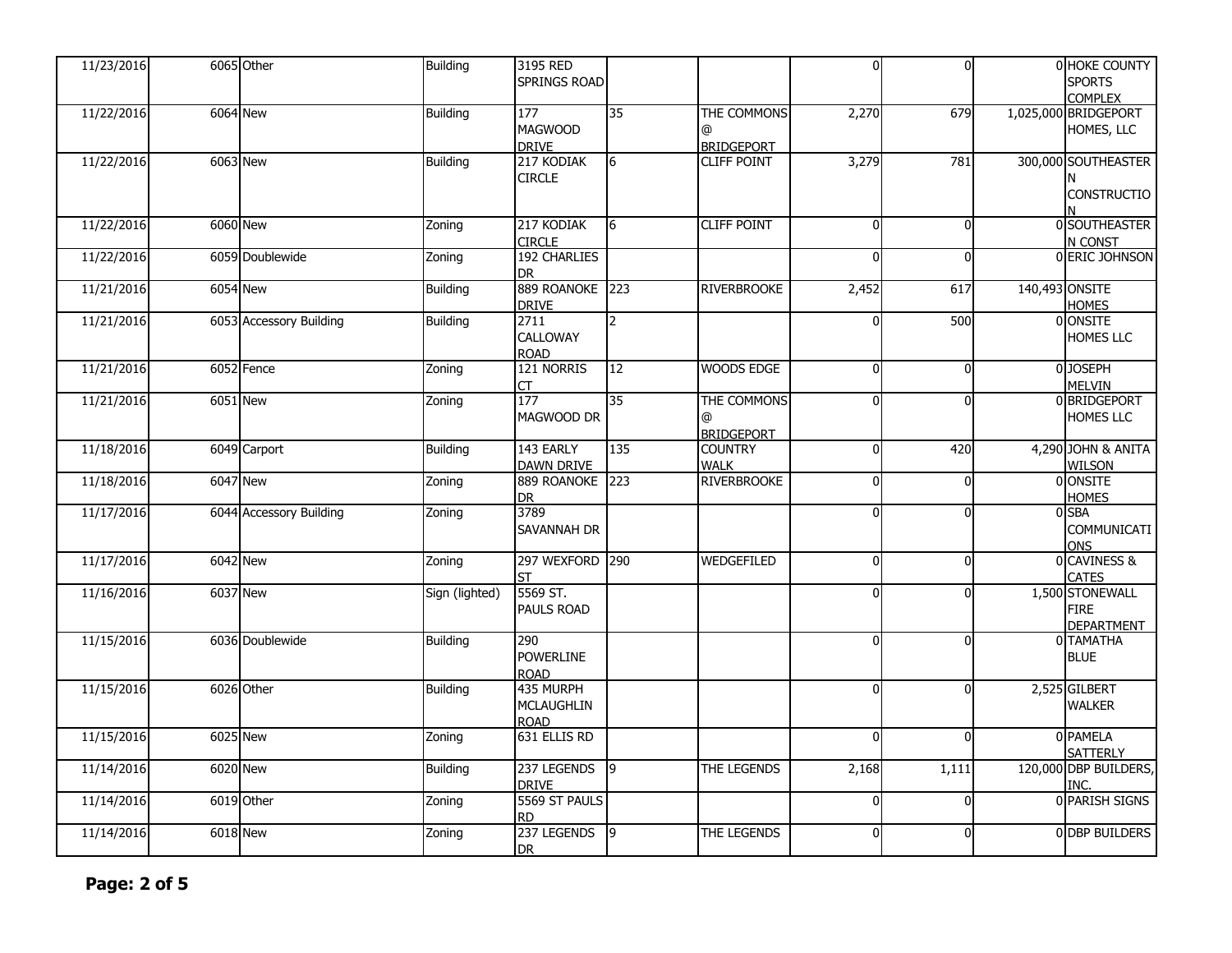| 11/10/2016 | 6009 Doublewide | Zoning          | 290<br><b>POWERLINE</b><br>RD.                              |     |                                   | $\overline{0}$ | $\Omega$       |               | 0 TAMATHA<br><b>BLUE</b>                          |
|------------|-----------------|-----------------|-------------------------------------------------------------|-----|-----------------------------------|----------------|----------------|---------------|---------------------------------------------------|
| 11/10/2016 | 6008 Other      | Zoning          | 368 D<br>CUNNINGHAM<br>N                                    | 9   | <b>DEERHURST</b>                  | $\overline{0}$ | $\Omega$       |               | 0 TODD BECKEL                                     |
| 11/10/2016 | <b>6007 New</b> | <b>Building</b> | 340 WALTON<br><b>HEATH DRIVE</b>                            | 240 | <b>TURNBERRY</b>                  | 3,480          | 765            | 150,594 H & H | <b>CONSTRUCTOR</b><br>S OF<br><b>FAYETTEVILLE</b> |
| 11/9/2016  | 6005 New        | Sign (lighted)  | 8398<br><b>FAYETTEVILLE</b><br><b>ROAD</b>                  |     |                                   | $\Omega$       | 300            |               | 20,000 LAMAR<br><b>ADVERTISING</b>                |
| 11/9/2016  | <b>6002 New</b> | Zoning          | 340 WALTON<br><b>HEATH DR</b>                               | 240 | <b>TURNBERRY</b>                  | $\Omega$       | $\Omega$       |               | 0H8H<br><b>CONSTRUCTOR</b>                        |
| 11/8/2016  | 5995 Fence      | Zoning          | 176<br><b>STONEBRIAR</b><br>AVE                             |     |                                   | $\Omega$       | $\Omega$       |               | <b>ZERTHA</b><br><b>DIGGINS</b>                   |
| 11/8/2016  | 5994 Fence      | Zoning          | 143 EARLY<br><b>DAWN DR</b>                                 |     |                                   | $\Omega$       | $\Omega$       |               | 0 JOHN WILSON                                     |
| 11/7/2016  | 5989 Other      | Zoning          | 303 SOMERSET 29<br><b>DR</b>                                |     | <b>SOMERSET</b>                   | $\Omega$       | $\overline{0}$ |               | 0 DEYCENIA<br><b>MARWITZ</b>                      |
| 11/7/2016  | 5986 Doublewide | Zoning          | <b>2469 JUNE</b><br><b>JOHNSON RD</b>                       |     |                                   | $\Omega$       | $\Omega$       |               | 0 SARAH &<br><b>MATTHEW</b><br><b>EASON</b>       |
| 11/7/2016  | 5985 Singlewide | Zoning          | 340 PURVIS CT 16                                            |     | <b>ALFORD</b><br><b>PATTERSON</b> | $\Omega$       | $\Omega$       |               | 0 ALFORD<br><b>PATTERSON</b>                      |
| 11/7/2016  | 5984 Singlewide | Zoning          | 459<br><b>WOODROW</b><br>LANE                               | 11  | <b>ALFORD</b><br><b>PATTERSON</b> | $\Omega$       | $\Omega$       |               | 0 ALFORD<br><b>PATTERSON</b>                      |
| 11/7/2016  | 5983 Other      | Zoning          | APROX<br>ADDRESS 8398<br><b>FAYETTEVILLE</b><br><b>ROAD</b> |     |                                   | $\Omega$       | $\Omega$       |               | 0 LAMAR<br><b>ADVERTISING</b>                     |
| 11/7/2016  | 5980 New        | Zoning          | 105 LIVE OAK                                                | I3  | <b>OAK PARK</b>                   | $\mathbf{0}$   | $\mathbf{0}$   |               | 0 GEOFF BRIGHT                                    |
| 11/7/2016  | 5979 New        | <b>Building</b> | 405<br><b>STONEBRIAR</b><br><b>AVENUE</b>                   | 46  | MIDLANDS @<br><b>BEDFORD</b>      | 2,325          | 943            |               | 180,000 CAVINESS &<br>CATES                       |
| 11/7/2016  | <b>5978 New</b> | <b>Building</b> | 156<br><b>FULLCREST</b><br><b>COURT</b>                     | 235 | <b>TURNBERRY</b>                  | 3,224          | 1,020          |               | 239,000 CAVINESS &<br>CATES                       |
| 11/7/2016  | 5972 New        | Zoning          | 687 BROCK<br><b>ROAD</b>                                    |     |                                   | $\Omega$       | $\Omega$       |               | 0 4D SITE<br><b>SOLUTIONS</b>                     |
| 11/4/2016  | <b>5969 New</b> | <b>Building</b> | 245 POSEY<br><b>FARM ROAD</b>                               |     |                                   | 2,188          | 978            |               | 80,000 BOAHN<br>CONSTRUCTIO<br>N INC.             |
| 11/4/2016  | 5967 New        | Building        | 404 LALLY<br><b>CIRCLE</b>                                  | 13  | <b>GERLAL</b>                     | 2,730          | 1,627          |               | 190,000 JAMES & KAY<br><b>DEMYAN</b>              |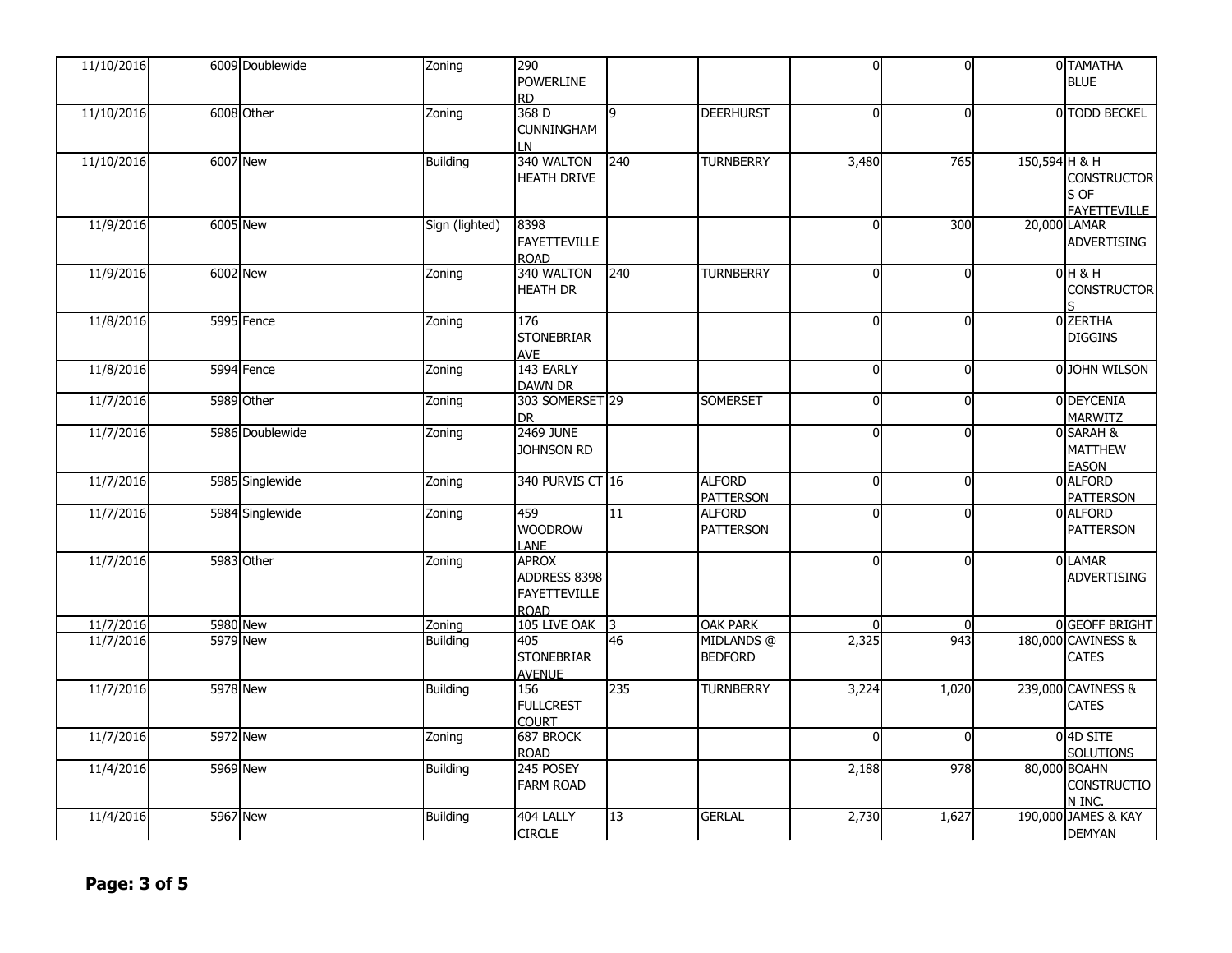| 11/4/2016 | <b>5965 New</b>   | <b>Building</b> | 225 POSEY<br><b>FARM ROAD</b>             | $\overline{2}$ |                                      | 1,825    | 911      |               | 80,000 BOAHN<br><b>CONSTRUCTIO</b><br>N INC                             |
|-----------|-------------------|-----------------|-------------------------------------------|----------------|--------------------------------------|----------|----------|---------------|-------------------------------------------------------------------------|
| 11/4/2016 | <b>5963 New</b>   | <b>Building</b> | 297 WEXFORD<br><b>STREET</b>              | 290            | <b>WEDGEFIELD</b>                    | 2,979    | 699      |               | 221,000 CAVINESS &<br><b>CATES</b>                                      |
| 11/4/2016 | <b>5962 New</b>   | Building        | 200<br><b>BRIDGEHAVEN</b><br><b>DRIVE</b> | 229            | <b>TURNBERRY</b>                     | 2,964    | 704      |               | 220,000 CAVINESS &<br><b>CATES</b>                                      |
| 11/3/2016 | 5961 New          | Zoning          | 297 WEXFORD 290<br>ST                     |                | WEDGEFILED                           | $\Omega$ | $\Omega$ |               | 0 CAVINESS &<br>CATES                                                   |
| 11/3/2016 | <b>5960 New</b>   | Zoning          | 156<br><b>FULLCREST CT</b>                | 235            | <b>TURNBERRY</b>                     | $\Omega$ | $\Omega$ |               | 0 CAVINESS &<br>CATES                                                   |
| 11/3/2016 | <b>5959 New</b>   | <b>Building</b> | 418 PORLOCK<br>WAY                        | 126            | <b>STEEPLE</b><br><b>CHASE</b>       | 2,980    | 641      | 139,593 H & H | <b>CONSTRUCTOR</b><br>S OF<br>FAYETTEVILLE,<br>$\overline{1}$           |
| 11/3/2016 | <b>5956 New</b>   | <b>Building</b> | 415 PORLOCK<br><b>WAY</b>                 | 117            | <b>STEEPLECHASE</b>                  | 2,689    | 642      | 150,933 H & H | <b>CONSTRUCTOR</b><br>S OF<br>FAYETTEVILLE,<br>$\overline{1}$           |
| 11/3/2016 | <b>5955 New</b>   | Zoning          | 405<br><b>STONEBRIAR</b><br><b>AVE</b>    | 46             | MIDLANDS @<br><b>BEDFORD</b>         | $\Omega$ | $\Omega$ |               | 0 CAVINESS &<br><b>CATES</b>                                            |
| 11/3/2016 | <b>5954 New</b>   | Zoning          | 200<br><b>BRIDGEHAVEN</b><br>DR           | 229            | <b>TURNBERRY</b>                     | $\Omega$ | $\Omega$ |               | 0 CAVINESS &<br><b>CATES</b>                                            |
| 11/3/2016 | <b>5953 New</b>   | <b>Building</b> | 373 PORLOCK<br><b>WAY</b>                 | 115            | <b>STEEPLE</b><br><b>CHASE</b>       | 2,852    | 648      | 159,543 H & H | <b>CONSTRUCTOR</b><br>S OF<br>FAYETTEVILLE,<br>$\overline{1}$           |
| 11/3/2016 | 5952 New          | Zoning          | 245 POSEY<br><b>FARM ROAD</b>             |                |                                      | $\Omega$ | $\Omega$ |               | 0 BOAHN CONST<br><b>INC</b>                                             |
| 11/3/2016 | <b>5951 New</b>   | Zoning          | 225 POSEY<br><b>FARM ROAD</b>             |                |                                      | $\Omega$ | $\Omega$ |               | 0 BOAHN CONST<br>INC                                                    |
| 11/3/2016 | 5950 Renovations  | <b>Building</b> | 165 NORTH<br><b>WAKE ROAD</b>             |                |                                      | $\Omega$ | $\Omega$ |               | 6,500 LINDIA CHAVIS                                                     |
| 11/3/2016 | 5949 New          | <b>Building</b> | 178 FLAT RACE 114<br>LANE                 |                | <b>STEEPLE</b><br><b>CHASE</b>       | 3,225    | 691      | 164,103 H & H | <b>CONSTRUCTOR</b><br>S OF<br>FAYETTEVILLE,<br>$\overline{\mathsf{LC}}$ |
| 11/3/2016 | 5948 storage/shed | Zoning          | 687<br><b>STONEBRIAR</b><br><b>AVE</b>    | 30             | <b>MIDLANDS AT</b><br><b>BEDFORD</b> | $\Omega$ | $\Omega$ |               | 0 JASMIN<br><b>HOLLIS</b>                                               |
| 11/3/2016 | 5947 New          | Building        | 133 ELLIS<br><b>ROAD</b>                  | $\overline{3}$ | <b>WOODSTONE</b><br><b>ESTATES</b>   | 2,190    | 689      |               | 130,000 WILLIAM R.<br>HOMES, LLC                                        |